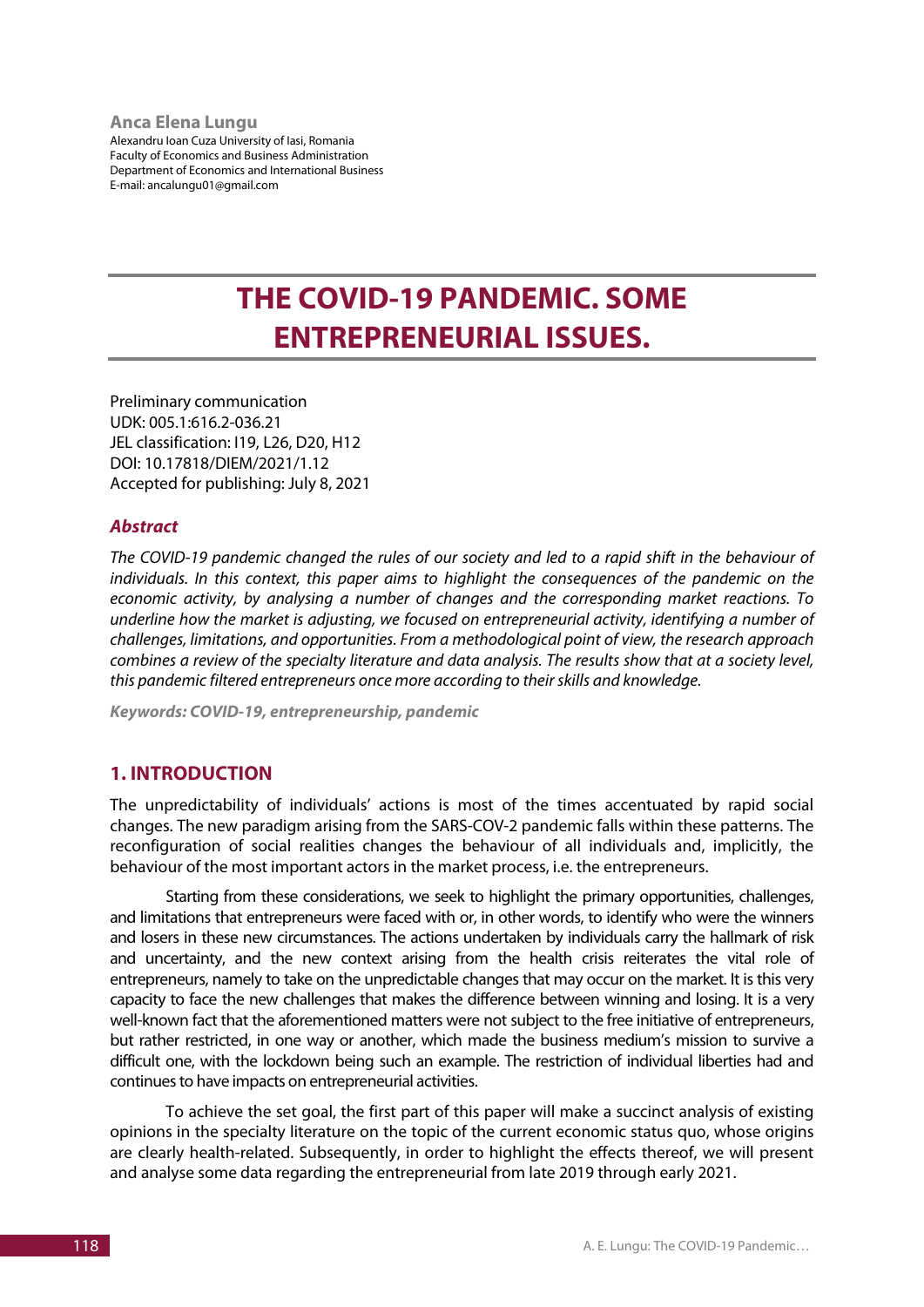## **2. A SPOTLIGHT ON THE PANDEMIC**

The COVID-19 pandemic unexpectedly changed the behaviour of the world nowadays, most often bringing into the spotlight the entrepreneurial dimension of the activity carried out by each and every individual. Thus, every individual tried – more than ever before – to get as much as possible of everything that was necessary for them. This situation was emphasized – and alternatively disrupted – by the limitation of certain fundamental rights and liberties. The impact of the pandemic on the world economy was an unprecedented one, which cannot be compared to the impact of a financial crisis. To this effect, Baldwin and di Mauro highlighted the atypical nature of this crisis, stating that there is neither a banking crisis, nor a sudden-stop crisis or an exchange rate crisis (Baldwin, R., di Mauro, B. W. (eds.), 2020).

Wheelock compares the crisis arising following the spread of the COVID-19 virus to Great Depression, stating that in the context of the current recession there have been, right from the very start, sharp drops in terms of economic activity, as well as in the rate of employment or equity prices. All the changes arising in a very short span of time can be comparable to, if not well over, the situation encountered during the Great Depression. In the United States of America, Wheelock estimates that the current pandemic crisis might be one of the most acute and concurrently the shortest in terms of intensity to this date (Wheelock, 2020).

If previous recessions had the economic sector as their starting point, this time things are completely different. One report by the Global Entrepreneurship Monitor claims that the current crisis originated from a social crisis, and that the financial and economic effects spread rapidly across all states around the world (GERA, 2020, p. 28). Moreover, the same report highlights that, in comparison with other crisis periods, the current recession caused by the SARS-COV-2 virus produces irregular and unpredictable effects in the world of business. We are therefore fully entitled to admit that the contagion effect of crises remains valid, regardless of the nature or origin of such crises.

At the level of entrepreneurial activities whose range of activity is based on face-to-face interaction, Bartik *et al.* states that the current health crisis caused by COVID-19 is *a once-in-ageneration crisis.* This unprecedented crisis played out in the majority of economic sectors, irrespective of geographic limits. The same study pointed out that across companies there is a strong correlation between the capacity to work from home and the required level of skills; as a result, there are categories of companies that handled the change with flying colours (such as scientific and technical services), while others were rather challenged by making the transition into the online world. In the process of adapting to working from home, a fundamental part was played by education (Bartik, A.W., Bertrand, M., Cullen, Z.B., Glaeser, E.L., Luca, M., Stanton, C.T., 2020). Adding to existing opinions in the specialty literature, Lungu and Bogoslov have identified three main factors that contributed towards the success of certain companies in the context of the pandemic, namely: bearing high risk and uncertainty, adapting to the new demands of consumers, and making the transition into the online (Lungu A.E., Bogoslov, I.A., 2020).

Analysing the fiscal and monetary policies during the pandemic, Lungu *et al.* identified the interventionist trend among European governments in relation to the new context. Governmental institutions justified this approach as the only viable solution in fighting against the disastrous effects of the pandemic on European societies (Lungu, A.E., Clipa, R.I., Ifrim, I., 2020).

The research analysing the impact of the COVID-19 on the entrepreneurial activity prove the particular nature of the economic crisis determined by the large-scale spread of the virus. Opinions that support the aforementioned include those presented by Syriopoulos, as well by Maritz *et al*., who admit that the economic disaster is an unavoidable consequence of the pandemic we are experiencing (Syriopoulos, 2020) (Maritz, A., Perenyi, A., de Waal, G., Buck, C., 2020). The effects of the international lockdown are apparent to the naked eye, and economic recovery appears to be a difficult and toilsome process.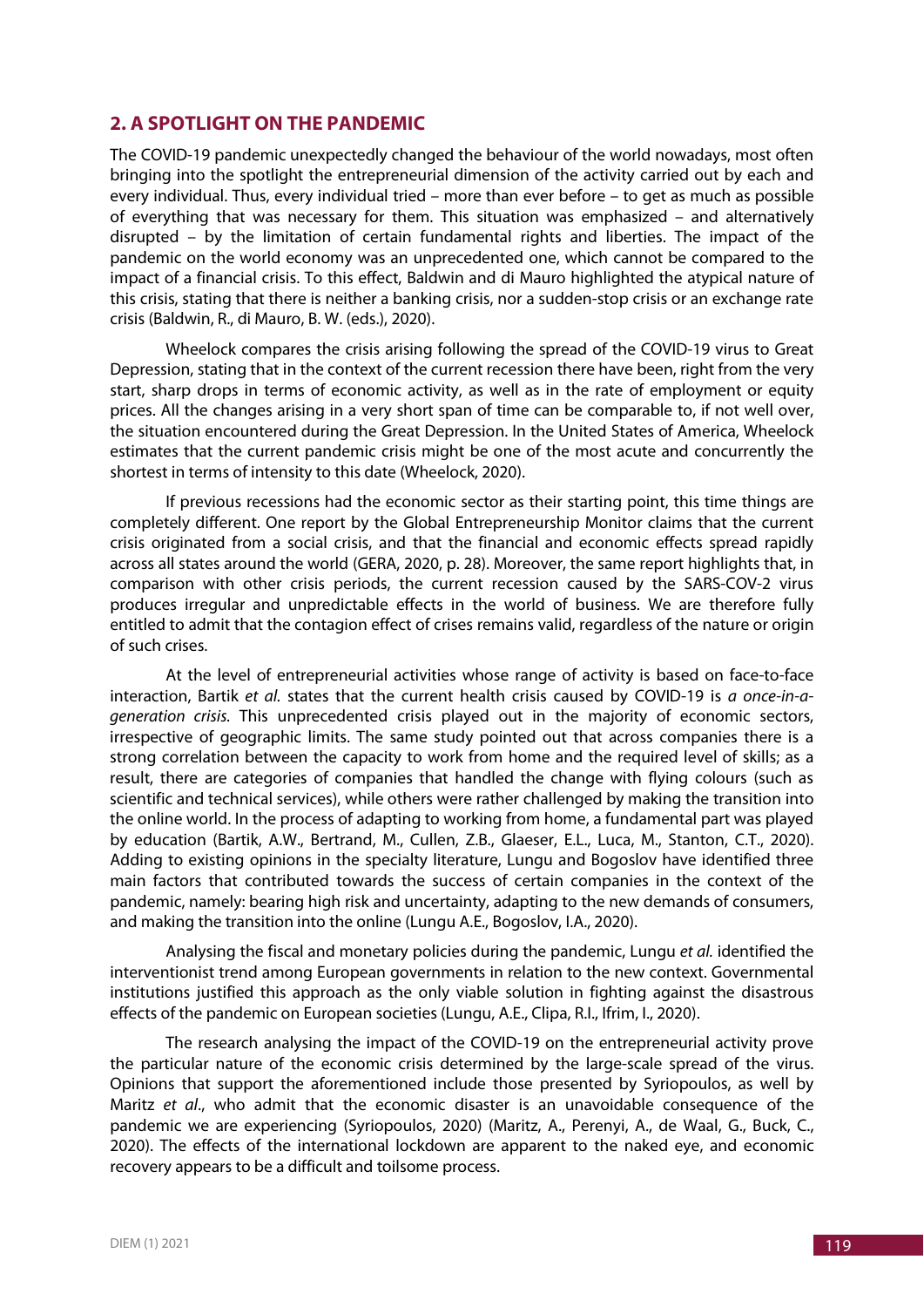## **3. METHODOLOGY**

The goal of the present paper is to highlight a few of the consequences of the COVID-19 pandemic on the entrepreneurial activity. To this effect, we analysed the changes that occurred in the economy, as well as their respective reactions across markets.

In order to achieve the purposed aim of the paper, we set up the research hypothesis: The COVID-19 pandemic affected the entrepreneurial activity. The present statement correspond to the following research question: *How the pandemic affected the entrepreneurial activity?* For answering to this, we analysed the specialty literature and an empirical observation was undertaken. Finding the answers of the stated question will contribute to create a picture of entrepreneurship during the pandemic.

A further clarification of the entrepreneurship concept is mandatory. Thus, the entire article gravitates towards the perspective on entrepreneurship found in the Austrian School of Economic approach. According to this, the entrepreneurial activity is, in a very wide sense, each activity of the individual-entrepreneur, which is the driving force of the market process. The stated approach will allow a complete image on the studied topic, due to the fact that there is no limitation related to the form of the entrepreneurial entity (small, medium or large enterprise). The exposed view is based on the entrepreneurial function.

From a methodological perspective, this research endeavour included a brief review of the specialty literature. In addition to this, we also analysed statistical data provided by the World Trade Organization, Eurostat, the NWTO World Tourism Barometer and the Canadian Federation of Independent Business, in relation to the changes that occurred on the real GDP/capita between 2007 and 2009 vs. 2019 and 2020, EU retail trade volume, Canadian Businesses Status, and Trade in medical products during the pandemic. The criteria by which the analysed data were chosen were the following: the availability of recent data related to the investigated subject and the credibility of the sources. The collected information is a starting point to further detail the topics succinctly addressed in this research endeavour.

### **4. RESULTS AND DISCUSSIONS**

The pandemic manifested in an irregular manner, which further cemented the idea that the market process splits into two categories: *winners* and *losers*. The entrepreneurial activity unfolds under the hallmark of uncertainty, and the new social and economic context caused such uncertainty to grow. Although it is a defining feature of entrepreneurial activity, the uncertainty that was created and is felt across the market was an important source of profit for those were able to discover and harness new entrepreneurial opportunities. This uncertainty also caused less competitive entrepreneurs that were unable to adapt to the new circumstances to be eliminated from the market. In order to make a case for the aforementioned, we set out to highlight, on the one hand, the challenges and opportunities that some entrepreneurs were able to harness to make a profit and, on the other and, to give a few examples for the *losing* category.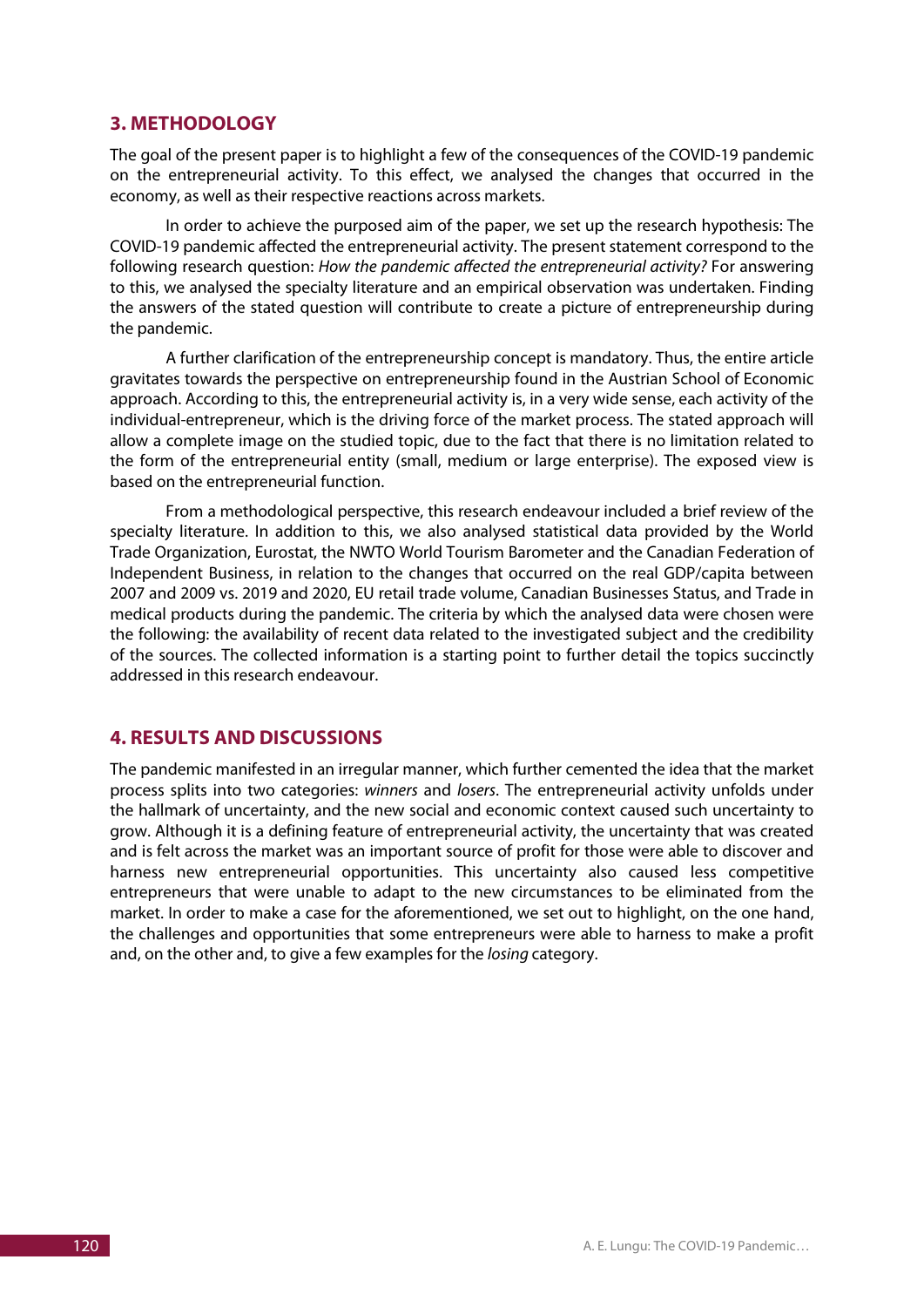

Source: authors' own processing of data available on Eurostat, April 2021

#### Figure 1 GDP per capita in EU Countries – 2007-2009 vs. 2019-2020

Starting from the comparison proposed by Wheelock between the economic crisis in 2008- 2009 and the current health crisis, we note significant downturn in the values registered by the indicator measuring national performances for the year 2020, compared to the previous year. *Figure 1* illustrates a few moments in the evolution of the Real GDP/capital. Although the data for the year 2020 are estimates, one cannot overlook the impact of the pandemic on the revenues of citizens in the European Union. The most substantial downturns in the real GDP/capita in 2020 are registered, as was to be expected, in the countries most afflicted by the pandemic, such as Spain (11.30%), Malta (8.97%), Italy (8.43%), France (8.38%), and Greece (8.17%). Compared to the 2008-2009 economic crisis period, in some of the European states we can note significantly sharper drops in the real GDP/capita. If during the economic crisis the drops registered across the European Union in the real GDP/capita were on average around 4.80%, following the pandemic the drop averaged around 5.15%. Summarizing the above-mentioned observations, we can conclude that the impact of the pandemic has not been the same in the analysed countries. Similarly, according to Fernandes, the most affected economies are those that are service-oriented and those that are highly dependent on foreign trade (Fernandes, 2020). Also, there should be pointed that the recession caused by COVID-19 pandemic is not equally distributed around the countries and, of course, around the sectors (Fernandes, 2020), (Bartik *et al.*, 2020), (Narjoko & Hill, 2007), (Soininen *et al.,* 2012).

Most often, during crisis periods, individuals with entrepreneurial skills become more conservative in the actions they undertake, being discouraged by the rapid changes occurring across markets. Entrepreneur-individuals who wished to start a business or already had one were affected by the recession. The sectors that took the brunt of the crisis caused by the COVID-19 pandemic include entertainment, tourism, arts, and leisure, as well as transportation (GERA, 2020, p. 29). According to the NWTO World Tourism Barometer, international tourist arrivals (overnight visitors) registered major drops as a result of the travel restrictions. Thus, in January 2021 the decreases were higher than 87% (NWTO, 2021), 10 times more than during the economic crisis back in 2008-2009. The Asia-Pacific Region is the most affected by travel restrictions, with massive drops upwards of 96%. Europa and Africa are not doing much better, with more than 85% less visitors. In a research article related to the impact of pandemic on tourism sector, Škare *et al.* argued the consequences of the actual context is, undoubtedly, incomparable with the previous pandemics (Škare *et al.*, 2021). The European situation can be explain by Skirbekk *et al.* point of view: the demographic patterns of this category of citizens make them more vulnerable to pandemic outbreaks (Skirbekk *et al*.,2015).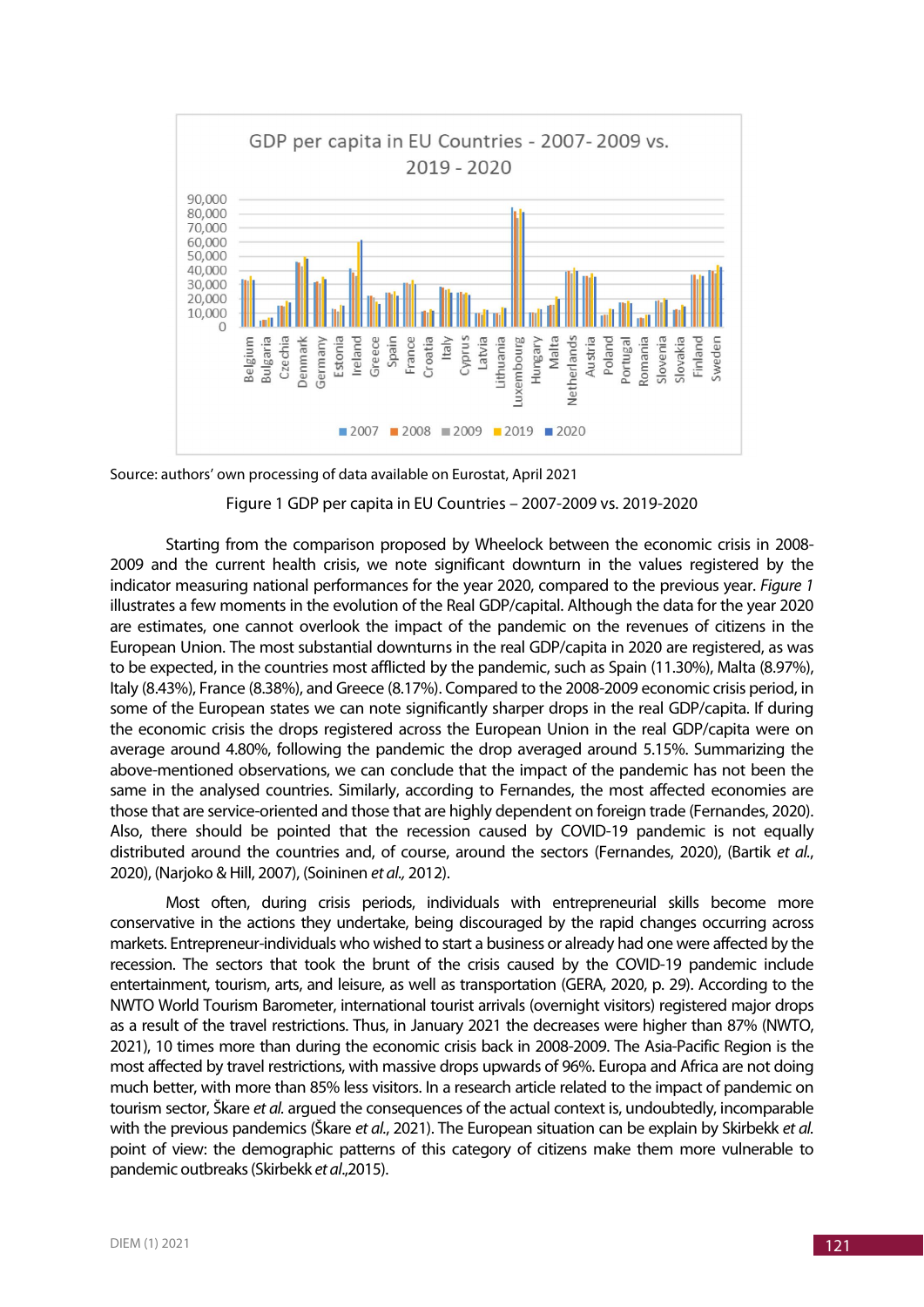In a study analysing the situation of 5,800 small businesses in the USA, Bartik *et al.* reveal that approximately 43% thereof were temporarily closed and cut down their personnel by approximately 40%. (Bartik *et al.,* 2020). Coibion *et al.* state that 50% of respondents to their research registered decreased revenues on account of the virus and, implicitly, a drop in the aggregate demand for different sectors, such as tourism and clothing, where consumption dropped by more than 30% (Coibion, O. *et al.,* 2020). Lew suggested that, in order to survive to future pandemics, the companies must become more resilient and, additionally, capable to adapt to new changes (Lew, 2020).

|               | Total<br>retail<br>trade | Food,<br>drinks,<br>tobacco | Non-food<br>products (exc.<br>Automotive<br>fuel) | Automotive<br>fuel | Supermarkets | Department<br>stores | Mail<br>orders and<br>internet |
|---------------|--------------------------|-----------------------------|---------------------------------------------------|--------------------|--------------|----------------------|--------------------------------|
| Mar-20        | $-9.20$                  | 4.80                        | $-18.20$                                          | $-23.50$           | 6.40         | $-25.30$             | 4.80                           |
| Apr-20        | $-11.20$                 | $-6.00$                     | $-14.40$                                          | $-25.90$           | $-6.00$      | $-16.80$             | 14.30                          |
| $May-20$      | 18.00                    | 2.50                        | 33.20                                             | 31.60              | 2.30         | 37.00                | 7.40                           |
| Jun-20        | 5.10                     | $-2.10$                     | 10.60                                             | 16.60              | $-3.40$      | 11.10                | $-5.10$                        |
| Jul-20        | $-1.10$                  | 0.10                        | $-3.50$                                           | 8.20               | 0.00         | $-1.50$              | $-9.70$                        |
| Aug-20        | 3.40                     | 1.90                        | 4.80                                              | 1.70               | 2.30         | 4.60                 | 11.70                          |
| $Sep-20$      | $-1.30$                  | $-1.10$                     | $-1.60$                                           | $-1.50$            | $-1.40$      | $-0.30$              | $-5.00$                        |
| Oct-20        | 1.50                     | 2.00                        | 1.70                                              | $-3.30$            | 2.60         | $-0.50$              | 7.20                           |
| <b>Nov-20</b> | $-4.40$                  | $-1.90$                     | $-5.90$                                           | $-8.10$            | $-1.60$      | $-8.10$              | 5.00                           |
| <b>Dec-20</b> | 1.50                     | 1.80                        | 0.50                                              | $-3.20$            | 2.40         | 5.00                 | $-1.20$                        |
| Jan-21        | $-4.60$                  | 0.80                        | $-8.20$                                           | 0.00               | 0.30         | $-9.80$              | 5.50                           |
| Feb-21        | 2.90                     | $-0.80$                     | 6.20                                              | 2.40               | $-1.00$      | 4.00                 | $-0.30$                        |
| $Apr-21$      | 21.20                    | 3.20                        | 37.50                                             | 56.30              | 2.30         | 40.90                | 14.90                          |

Table 1 EU development of retail trade volume during the Covid pandemic

Source: authors own processing of data available on Eurostat, EU development of retail trade volume during the Covid pandemic, May 2021

A statistics published by Eurostat (as illustrated in *Table 1*) shines a light on the changes in terms of retail trade volume during the Covid pandemic, compared to February 2020. The row for *Recovery* highlights the relation between the retail trade volume level in February 2021 and the same level in February 2020. *Non-food products, Automotive fuel,* and *Department stores* are the most affected categories, failing to go back to pre-pandemic retail volumes. Significant increases were also registered in the *Internet* area, continuing the general digitalization trend in recent years. As suggested by Lungu and Bogoslov in a recent article, the digitalization and online transition trend of certain companies is undoubtedly a key factor in achieving a winning position in the market (Lungu & Bogoslov, 2020). Additionally, Gupta and Bose highlighted that digital technologies can represent the properly response of the businesses against the pandemic (Gupta & Bose, 2020). As a result of an empirical study, Kuckertz *et al.* identified a more rapid response of start-ups against of pandemic, rather than of small and medium enterprises Kuckertz *et al.*, 2020). Supermarkets were less impacted by the changes resulting from the pandemic, as these operators were open most of the time, albeit subject to certain restrictions. Basic products, such as foods, enjoyed a constant volume maintained throughout, with minor drops in certain periods. The motor fuel sector suffered dramatic drops caused by the change in consumer behaviour, as consumers were bound to conduct most of their activities inside their homes. Transportation was nearly blocked, thus the substantial drop in the aggregate demand for fuels.

The Centre for Innovation Studies in Canada analyses the national situation in order to identify the potential losses caused by the COVID-19 pandemic. The research determined that June 2020, only 11% of the interviewed companies were closed because of the pandemic, but a considerable recovery is noticed in March 2021. *Figure 2* highlights the answers of the Canadian study regarding the status of businesses between March 2020 and March 2021 in terms of whether they were closed or open.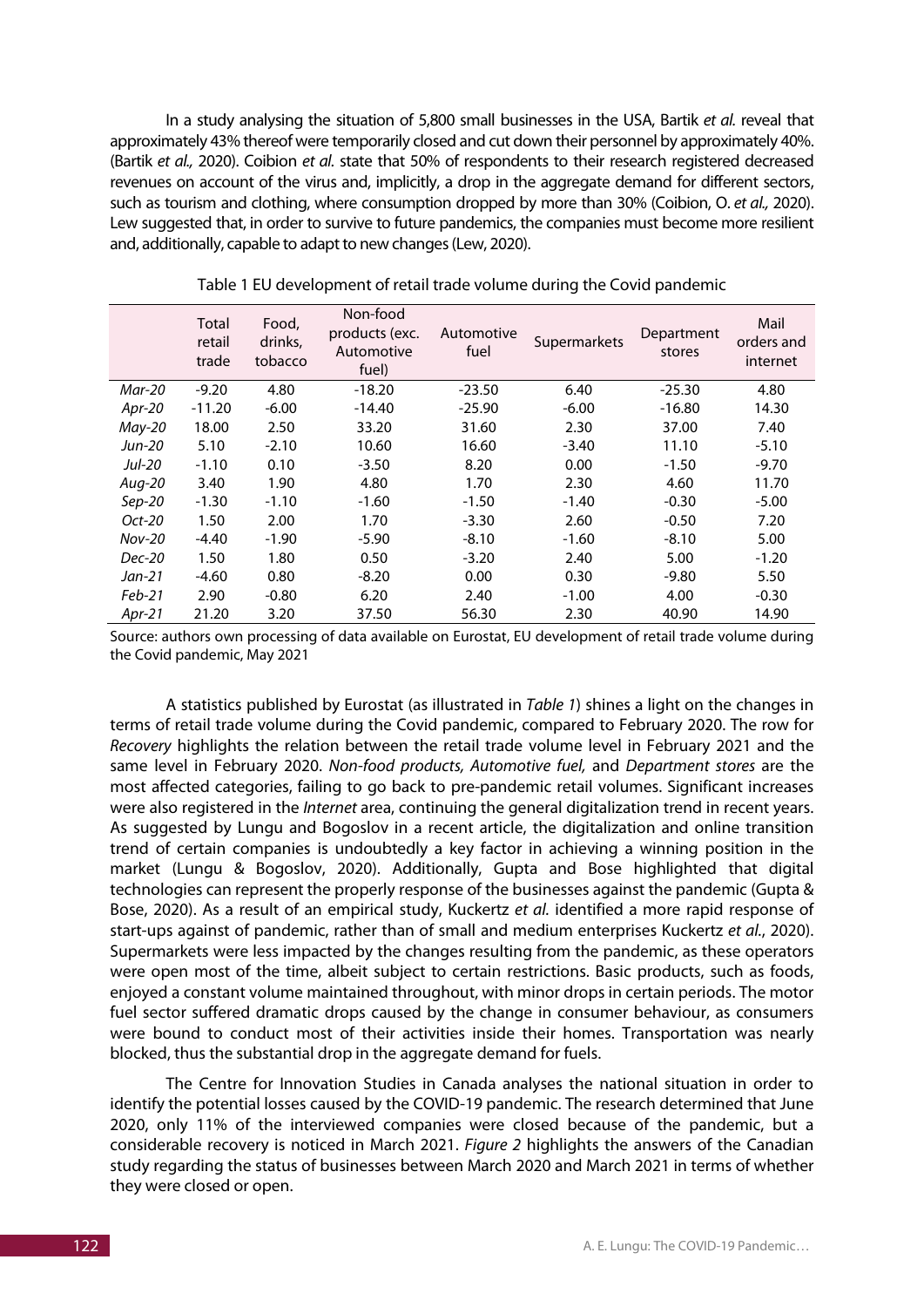

Source: authors' own processing of data available on Canadian Federation of Indepen1dent Business, COVID-19: State of Small Business, March 2021

#### Figure 2 Business Status in Canada – March 2020-March 2021

The pandemic highlighted the need to be able to adapt to the new market requirements and demands, and the entrepreneurs who managed to understand and put this into practice enjoyed considerable profits. Thus, they managed to turn the pandemic context into an advantage they could harness. The paradigm shift caused by the health crisis brought along significant changes in terms of consumer behaviour and, implicitly, in the behaviour of entrepreneurs. Nicola *et al.* (2020) assumed a similar point of view.

The Global Entrepreneurship Monitor report states that in Mexico, for instance, 60.2% of companies resorted to implementing new actions that would facilitate their adaptation to the new context. Among these actions, the most frequently encountered decision entrepreneurs made was to provide home delivery services (approximately 45%) (GERA, 2020, p. 56).

|                              | Value (US\$ million) |        |        |           | Growth rate (%) |
|------------------------------|----------------------|--------|--------|-----------|-----------------|
|                              | 2018                 | 2019   | 2020   | 2019/2018 | 2020/2019       |
| Medical equipment            | 66356                | 67706  | 70516  | 2.00      | 4.20            |
| <b>Medical supplies</b>      | 83579                | 85425  | 94062  | 2.20      | 10.10           |
| Medicine                     | 261450               | 267383 | 298665 | 2.30      | 11.70           |
| Personal protective products | 69211                | 68776  | 101161 | $-0.60$   | 47.10           |
| Face masks                   | 37908                | 37980  | 70022  | 0.20      | 84.40           |
| <b>Hand sanitizers</b>       | 18792                | 18056  | 17164  | $-3.90$   | -4.90           |
| Hand soap                    | 10885                | 11075  | 12189  | 1.80      | 10.00           |
| Other protective covers      | 1626                 | 1665   | 1786   | 2.40      | 7.30            |
| All medical products         | 480586               | 489291 | 564405 | 1.80      | 15.40           |

Table 2 Trade in medical products (first half of each year indicated), 2018-2020

Source: authors' own processing of data available on World Trade Organization, May 2021

The entrepreneurs that provided consumers with medical products and equipment deemed vital in the fight against SARS-COV-2 experienced massive growth rates as of March 2020, when the virus was already spreading across the globe (see *Table 2*). Mask manufacturers were one of the most favoured category, who reported substantial revenues compared to previous years as the aggregate demand shot up by approximately 85%. The value of medical products and equipment exported in the first half of 2020 added up to approximately US  $\frac{1}{5}$  381 billion, representing 63% of the total value registered throughout the previous year.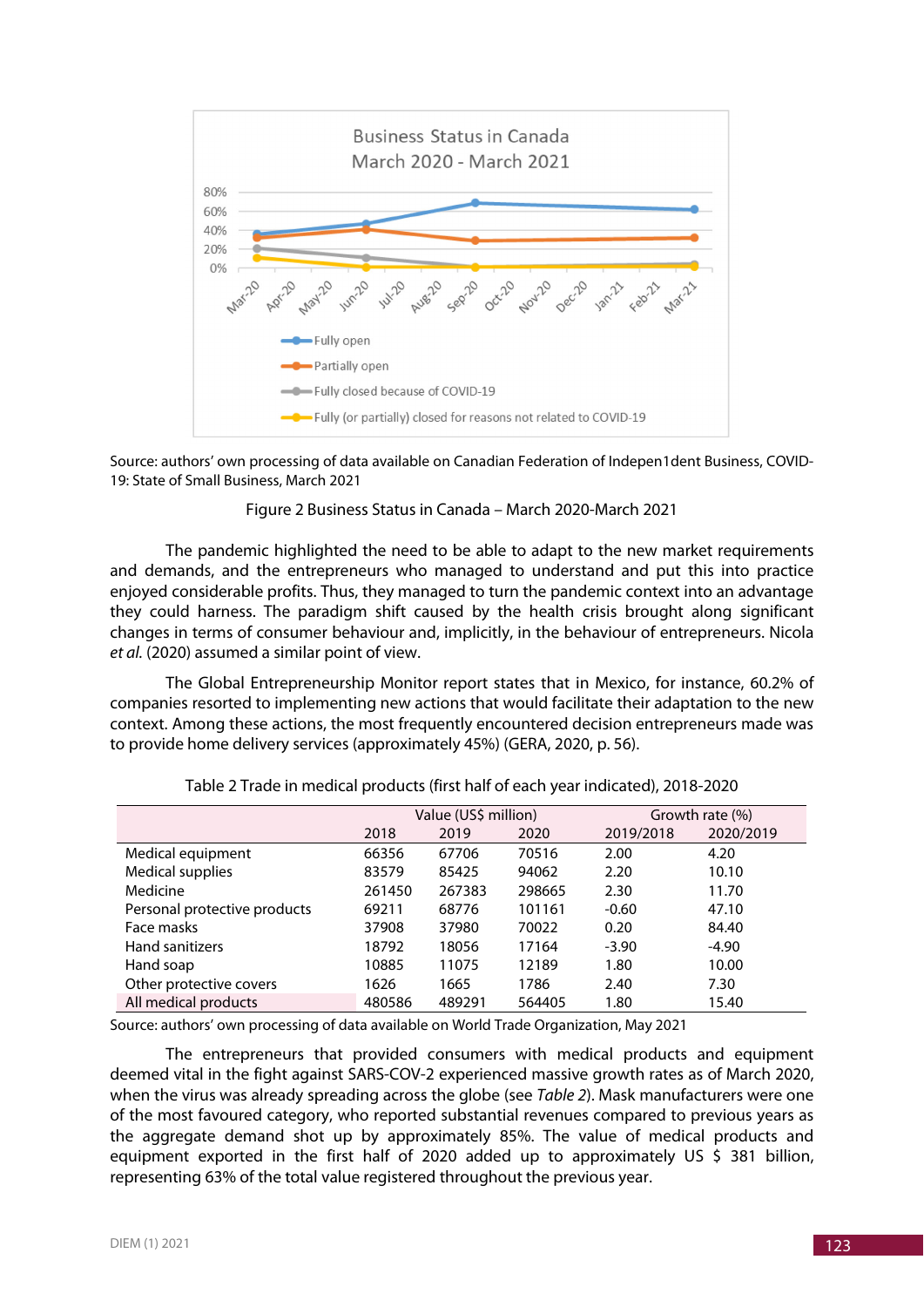|                      | Value (US\$ million) |       | Growth rate (%) | Share of all COVID-19 critical goods (%) |       |  |
|----------------------|----------------------|-------|-----------------|------------------------------------------|-------|--|
|                      | 2019                 | 2020  | 2020/2019       | 2019                                     | 2020  |  |
| China                | 17813                | 54643 | 206.80          | 12.00                                    | 28.90 |  |
| <b>United States</b> | 23318                | 23182 | $-0.60$         | 15.70                                    | 12.30 |  |
| Germany              | 16928                | 16961 | 0.20            | 11.40                                    | 9.00  |  |
| <b>Netherlands</b>   | 10683                | 10771 | 0.80            | 7.20                                     | 5.70  |  |
| Mexico               | 5774                 | 6259  | 8.40            | 3.90                                     | 3.30  |  |
| Japan                | 5791                 | 5800  | 0.20            | 3.90                                     | 3.30  |  |
| Belgium              | 5665                 | 5596  | $-1.20$         | 3.80                                     | 3.00  |  |
| France               | 5501                 | 5276  | $-4.10$         | 3.70                                     | 2.80  |  |
| Malaysia             | 3816                 | 4440  | 16.30           | 2.60                                     | 2.30  |  |
| Ireland              | 4741                 | 4204  | $-11.30$        | 3.20                                     | 2.20  |  |

Table 3 Top 10 exporters of critical goods in the fight against COVID-19

Source: authors' own processing of data available on World Trade Organization, May 2021

Unsurprisingly, the largest exporter of products used to fight against the pandemic is China. According to World Trade Organization statistics, the USA is at the other end of the spectrum, as the largest importer of such products. China provides 28.9% of the total exports of critical goods in the fight against COVID-19 worldwide. The 10 countries in *Table 3* provide 72.8% of the total share of all COVID-19 critical goods (%). The value of Chinese exports of critical goods tripled in 2020 compared to 2019.

To synthesize the matters discussed and noted in this section, we have every reason to argue that the COVID-19 pandemic refocused the discussion on a series of entrepreneurial aspects that have made the difference between winning and losing. Thus, there is an evidently massive increase in the amounts collected in vital sectors in the fight against the virus, yet on the other hand, one cannot disregard the catastrophic effects on some sectors that have taken the brunt of all the restrictions mandated by the authorities.

# **5. CONCLUSIONS**

The impact of the COVID-19 pandemic on the entrepreneurial activity is a topic that can undoubtedly continue to be debated. The countless changes mandated by the current context make it necessary to acknowledge the limitations of our own research endeavour. Therefore, we recognize the need to expand on the issues touched upon in these pages on the matter of entrepreneurial success and failure.

The aim of this paper was to identify the primary opportunities, challenges, and limitations of the entrepreneurial activity in the circumstances of the COVID-19 pandemic that has taken global proportions over a very short span of time. As the pandemic affected the economic and social activities, there is necessary to identify how the entrepreneurial dimension reacted. The national lockdowns and governmental restrictions stopped some of the entrepreneurial activities or forced the entrepreneurs to change their habits.

The entrepreneurial decisions require adaptability. In order to identify how the entrepreneurs responded to the pandemic, it was necessary to analyse the available data related to its impact on different sectors. After studying the specialty literature and analysing the available data, we highlight the existence of two categories of stakeholders: *winners*, on the one hand, and *losers*, on the other hand.

Taking the analysis to a global level, we can conclude that one of the most favoured parties primarily include the entrepreneurs that were able to adapt easily and managed, for example, to provide medical or critical goods for fighting against COVID-19 or services that were of absolute need for consumers (home delivery). The entrepreneurs who made a quick online transition join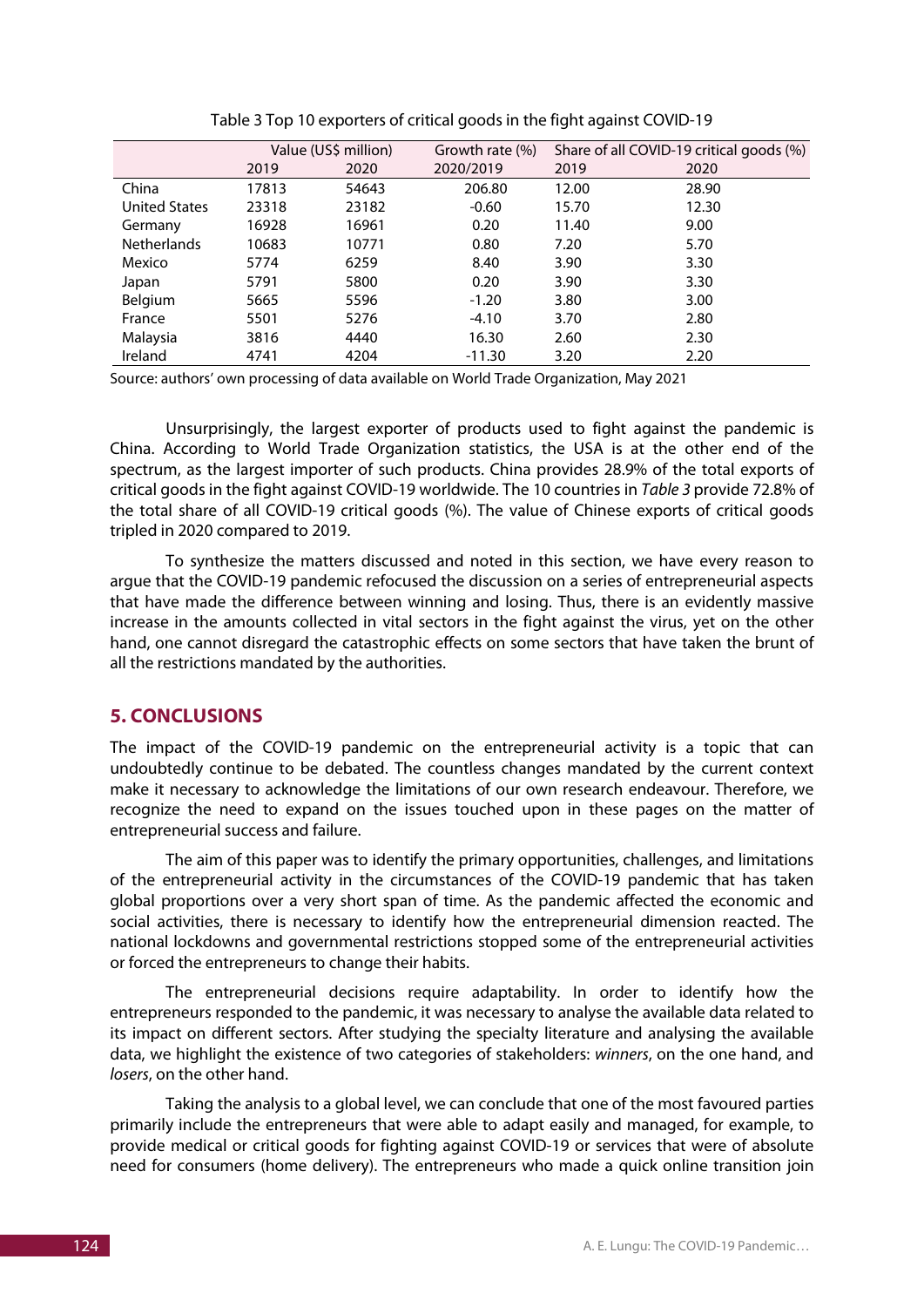them. At an international level, the highest revenues achieved from entrepreneurial activities of this type can be easily noticed in the Chinese region.

The most afflicted category by major losses due to the pandemic include the sectors providing non-food products, automotive fuels, and department stores, as well as tourism, transportation, and entertainment. Moreover, for a series of businesses, the online transition was either difficult or impossible to achieve, and the results are showing.

The effect of the real pandemic spill cannot be ignored. The whole world has faced new issues related to entrepreneurial activity. As soon as the activity of entrepreneurs is a key factor in the development of economies, we agree that the new context differentiates economic actors due to their ability to adapt. Today, those who have managed to adapt are the *winners*. The others are, unfortunately, the *losers*.

In conclusion, we believe that the effects of the COVID-19 pandemic on the international economy and, implicitly, on the entrepreneurial activity have to be analysed with utmost attention. The entrepreneurial activity does, ultimately, entail taking risks and bearing uncertainties, and the current situation has only brought these defining features of entrepreneurship into the spotlight. Entrepreneurs, who are *the driving force of the market process*, should acknowledge the inherent uncertainty of the world they operate in, as it requires them to constantly adapt. The pandemic has re(confirmed) these aspects.

#### **REFERENCES**

Baldwin, R., di Mauro, B. W. (eds.). (2020). *Economics in the Time of COVID-19.* London: CEPR Press.

Bartik, A.W., Bertrand, M., Cullen, Z.B., Glaeser, E.L., Luca, M., Stanton, C.T. (2020). How Are Small Businesses Adjusting to Covid-19? Early Evidence from a Survey. *National Bureau of Economic*, Working Paper 26989. https://doi.org/10.3386/w26989

Canadian Federation of Independent Business. (2021, March 16). *https://www.cfib-fcei.ca/*. Retrieved from CFIB: State of Small Business: https://www.cfib-fcei.ca/sites/default/files/2020-10/COVID-19-survey-results-September30.pdf.

Coibion, O., Gorodnichenko, Y., & Weber, M. (2020). The Cost of the Covid-19 Crisis: Lockdowns, Macroeconomic Expectations, and Consumer Spending. *National Bureau of Economic Research*, Working Paper 27141. https://doi.org/10.3386/w27141

Eurostat. (2021, April 30). *https://ec.europa.eu/*. Retrieved from Eurostat: Impact of Covid-19 crisis on retail trade: https://ec.europa.eu/eurostat/statistics-explained/index.php?title=Impact\_of\_Covid-19\_crisis\_on\_retail\_trade.

Eurostat. (2021, April 26). *https://ec.europa.eu/*. Retrieved from Eurostat: Real GDP per capita: https://ec.europa.eu/eurostat/databrowser/view/sdg\_08\_10/default/table?lang=en.

Fernandes, N. (2020). Economic Effects of Coronavirus Outbreak (COVID-19) on the World Economy. *IESE Business School*, Working Paper No. WP-1240-E. https://doi.org/10.2139/ssrn.3557504

GERA. (2020). *Diagnosing Covid-19 Impacts on Entrepreneurship: Exploring Policy Remedies for Recovery.* London: Global Entrepreneurship Research Association.

Gupta, G., Bose, I. (2019). Digital transformation in entrepreneurial firms through information exchange with operating environment. . *Information and Management*, 1-15. https://doi.org/10.1016/j.im.2019.103243

Kuckertz, A., Brändle, L., Gaudig, A., Hinderer, S., Reyes, C.A.M., Prochotta, A., Steinbrink, K., Berger, E.S. (2020). Startups in times of crisis—A rapid response to the COVID-19 pandemic. . *Journal of Business Venturing Insights, vol. 13*, 1-13. https://doi.org/10.1016/j.jbvi.2020.e00169

Lew, A. (2020, March 16). How to create a better post-COVID-19 World. *Medium*, pp. https://medium.com/new-earthconsciousness/creating-a-better-post-covid-19-world-36b2b3e8a7ae.

Lungu A.E., Bogoslov, I.A. (2020). Entrepreneurship in Pandemic: How to Succeed? *Revista Economică, Vol. 72 (2)*, 36-44.

Lungu, A.E., Clipa, R.I., Ifrim, I. (2020). The Pandemic: A Reappraisal of Monetary and Fiscal Policies in the EU Countries. *European Finance, Business and Regulation - EUFIRE 2020.* Iași: Editura Universităţii "Alexandru Ioan Cuza" din Iași.